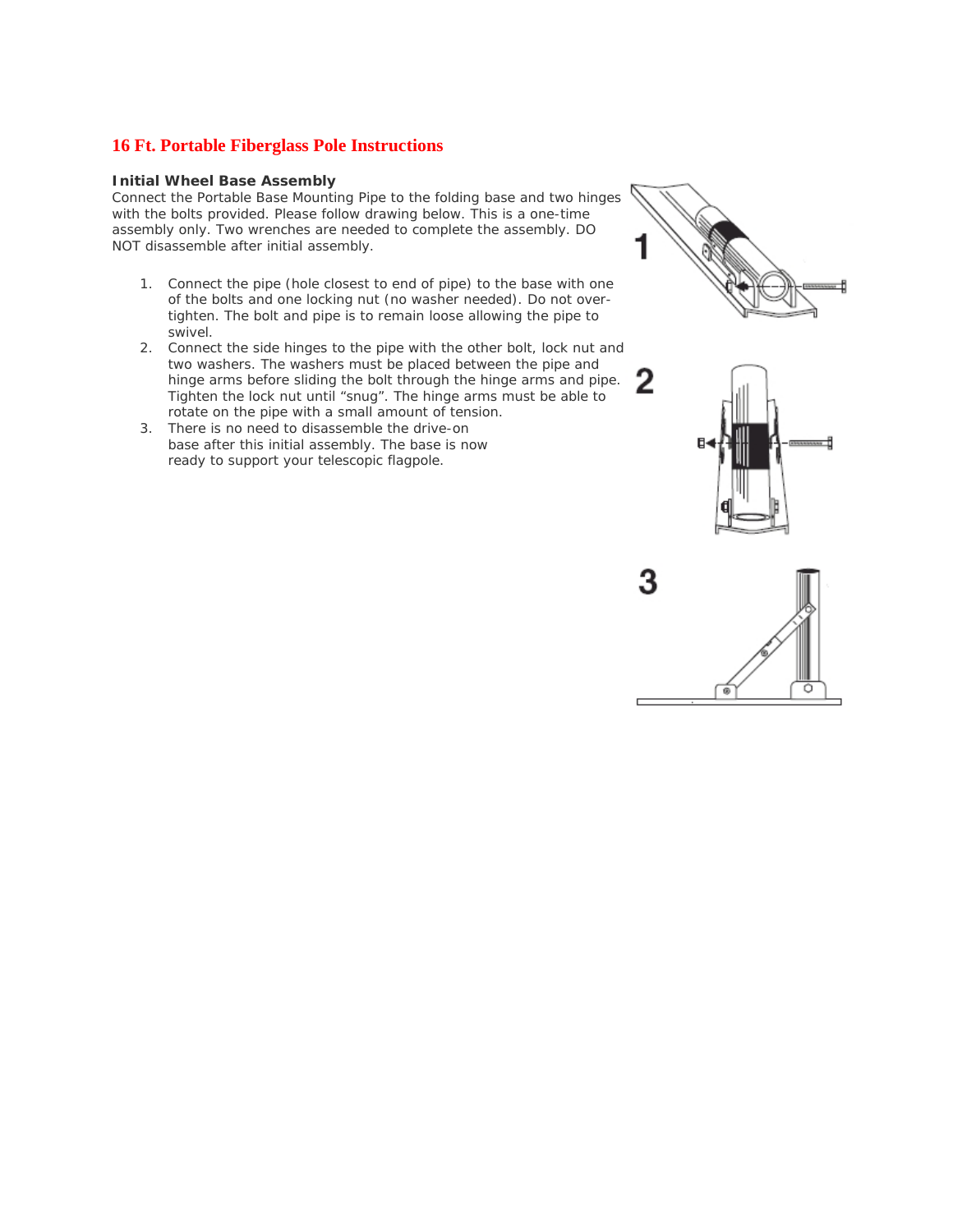#### **Simple Set-Up in 30 Seconds**

- 1. Unfold the portable flagpole bracket. For Parking Lot roll car tire onto the flat portion of the bracket. Make sure that vertical portion of bracket is at least 6" away from car wheel. For Deck, Dock - Use three screws (not provided) to secure the flat portion of the bracket to your deck, dock.
- 2. Put flagpole into the PVC tube and pull out the first section (top section) of the pole.
- 3. To attach your flag use flag clips and attach the Large Flag Connector to the bottom of the flag. Likewise attach the Small Flag Connector to the top of the flag. Slide the Large Connector to the desired location first then slide the Small Connector on the top of the pole. An X-Large Flag Connector, along with a second Large Connector, is included if you wish to fly a second flag below the top flag\*. After sliding the flag connectors on the pole put the Ornamental Silver Ball into the top end of the flagpole. *\* Note: Only flags 3x5ft. and smaller can be used with pole.*
- 4. For a permanent extension of the flagpole: Pull up each section of the pole. Align the holes near the end of each section. Twist a "Pole Connector Plug" into the hole at each section. These plugs will securely lock each section in the upright position. To collapse the flag pole, simply remove the "Pole Connector Plugs" from each section and collapse each section.
- 5. For Temporary Applications: Firmly pull & twist each section to create the Friction Lock". The flagpole may stay extended in the vertical position indefinitely, but may collapse with wind motion. If this occurs simply reextend the pole.







#### **Home Set-Up**

This Flagpole Kit includes a separate Ground Sleeve that allows you to take your flagpole directly from your yard to the game or party!

### **Home In-Ground Instructions**

- 1. Cut out a circle of sod about 2 inches thick and 12 inches in diameter. Keep the sod intact as you will place it around the hole later.
- 2. Dig a hole about 12 inches in diameter and about 12 inches deep.
- 3. Take the 9 inch Ground Sleeve included and tape the bottom of the sleeve to prohibit dirt from getting into the sleeve during installation.
- 4. Layer the bottom of the hole with about 3 inchs of small stones for drainage. Keep in mind that you will want to make sure the top of the Ground Sleeve will be level with the top of the ground when finished. This will allow for "no trimming" grass cutting.
- 5. Mix quick setting concrete.
- 6. Place the collapsed flag pole into Ground Sleeve. Center the Ground Sleeve in the hole.
- 7. Pour the concrete mix into the hole being careful not to get concrete mix on the flag pole or inside the Ground Sleeve. Fill the hole with the concrete mix leaving about 2 inches to the top of the hole. This leaves room to replace the sod.
- 8. Use a Level to make sure the Ground Sleeve is in a perfectly vertical position. Place the level on the flag pole in all directions to check the vertical position of the Ground Sleeve. You should check for level as you are pouring the "quick-set" concrete into the hole.